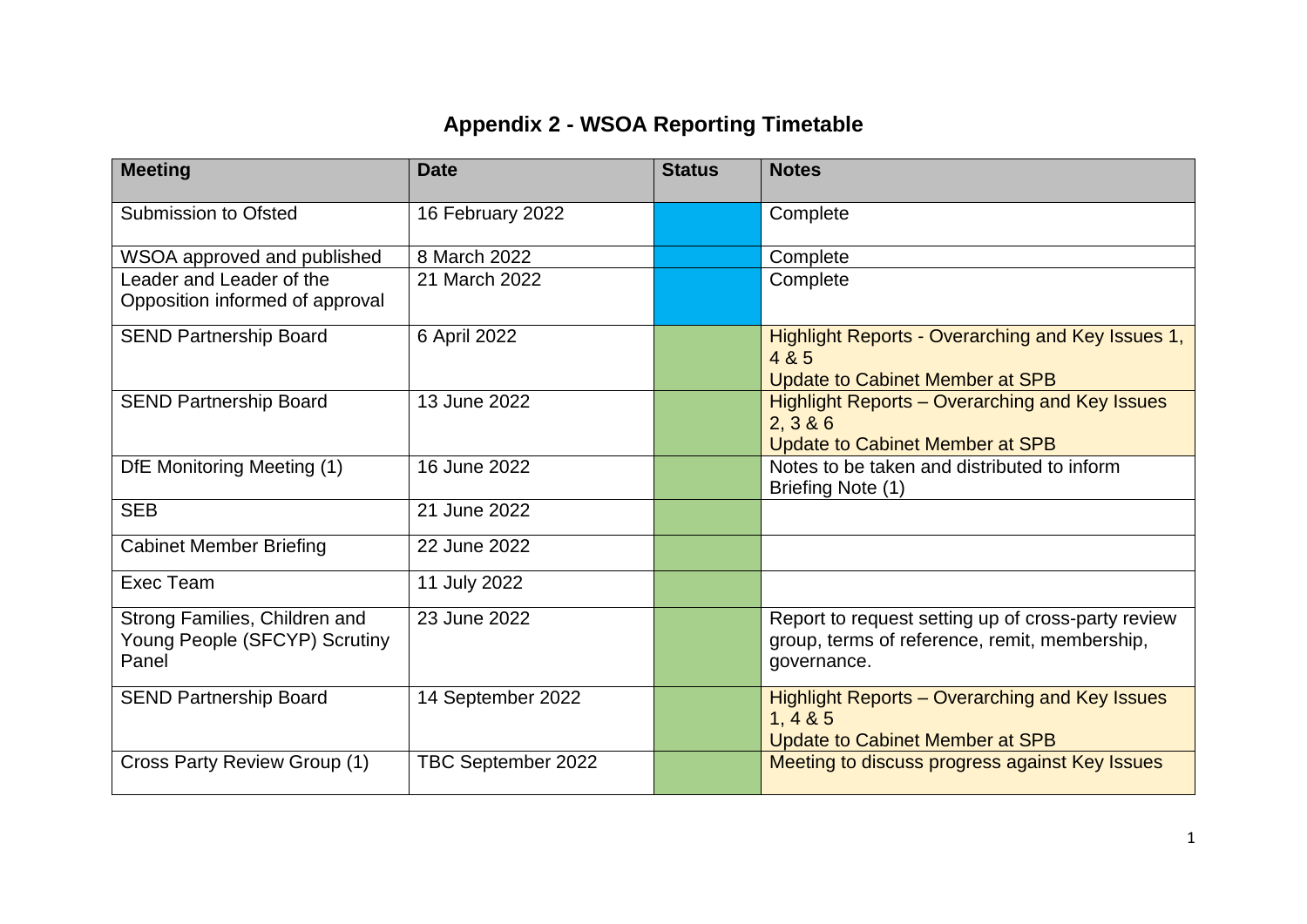| <b>SEND Partnership Board</b>                  | 2 November 2022                    | <b>Highlight Reports - Overarching and Key Issues</b><br>2, 3 & 6<br><b>Update to Cabinet Member at SPB</b>    |
|------------------------------------------------|------------------------------------|----------------------------------------------------------------------------------------------------------------|
| DfE Monitoring Meeting (2)                     | TBC November 2022                  | Notes to be taken and distributed to inform<br>Briefing Note (2)                                               |
| <b>SEB</b>                                     | (15, 22 or 29) November<br>2022    |                                                                                                                |
| <b>Cabinet Member Briefing</b>                 | (22 or 29) November                |                                                                                                                |
| Exec Team                                      | 28 November or 12<br>December 2022 |                                                                                                                |
| Cross Party Review Group (2)                   | TBC November 2022                  | Meeting to discuss progress against Key Issues                                                                 |
| Children's Leadership (exception<br>reporting) | 10 November 2022                   | Briefing note (2) to be presented following DfE<br>monitoring visit                                            |
| Cross Party Review Group (3)                   | <b>TBC December</b>                | Prepare update to CYPF Scrutiny Panel in<br>January 2023                                                       |
| <b>SFCYP Scrutiny Panel</b>                    | 11 January 2023                    | Update report (2) to be produced following DfE<br>monitoring visit and update from cross party<br>review group |
| <b>SEND Partnership Board</b>                  | 11 January 2023                    | <b>Highlight Reports - Overarching and Key Issues</b><br>1, 485<br><b>Update to Cabinet Member at SPB</b>      |
| <b>SEND Partnership Board</b>                  | 8 March 2023                       | Highlight Reports - Overarching and Key Issues<br>2, 3 & 6<br><b>Update to Cabinet Member at SPB</b>           |
| DfE Monitoring Meeting (3)                     | TBC March 2023                     | Notes to be taken and distributed to inform<br>Briefing Note (3)                                               |
| <b>SEB</b>                                     | $(7, 14, 21)$ March                |                                                                                                                |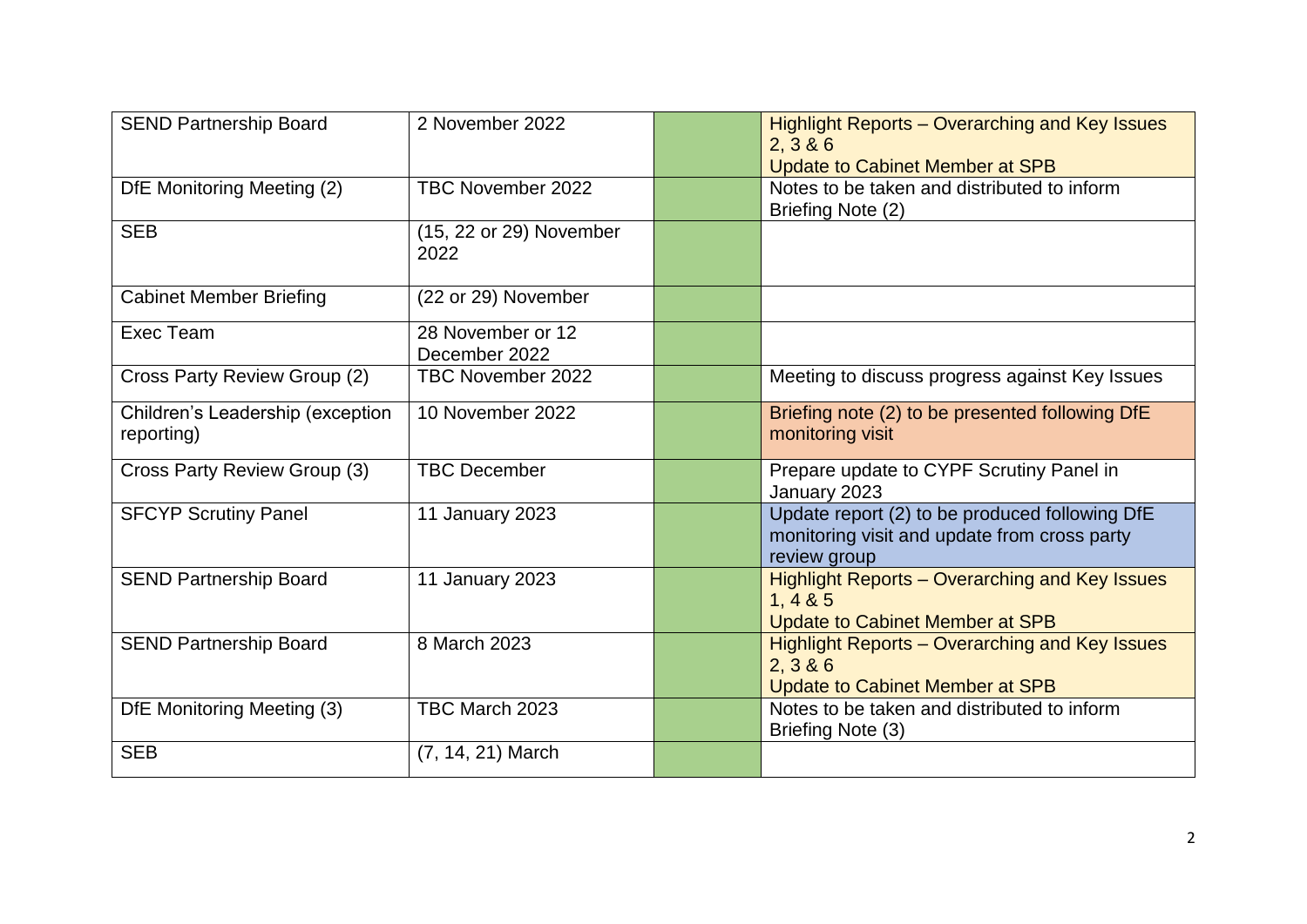| <b>Cabinet Member Briefing</b>                 | 21 or 28 March     |                                                                                                          |
|------------------------------------------------|--------------------|----------------------------------------------------------------------------------------------------------|
| Exec Team                                      | 27 March 2023      |                                                                                                          |
| Cross Party Review Group (4)                   | TBC March 2023     | Meeting to discuss progress against Key Issues                                                           |
| Children's Leadership (exception<br>reporting) | TBC March 2023     | Briefing note (3) to be presented following DfE<br>monitoring visit                                      |
| <b>SEND Partnership Board</b>                  | 19 April 2023      | Highlight Reports – Overarching and 1, 4 & 5<br><b>Update to Cabinet Member at SPB</b>                   |
| <b>SEND Partnership Board</b>                  | 7 June 2023        | Highlight Reports – Overarching and 2, 3 & 6<br><b>Update to Cabinet Member at SPB</b>                   |
| DfE Monitoring Meeting (4)                     | TBC June 2023      | Notes to be taken and distributed to inform<br>Briefing Note (4)                                         |
| <b>SEB</b>                                     | TBC June 2023      |                                                                                                          |
| <b>Cabinet member Briefing</b>                 | TBC June 2023      |                                                                                                          |
| Exec Team                                      | TBC June 2023      |                                                                                                          |
| Children's Leadership (exception<br>reporting) | TBC July 2023      | Briefing note (4) to be presented following DfE<br>monitoring visit                                      |
| <b>SFCYP Scrutiny Panel</b>                    | TBC July 2023      | Update report (4) to be presented following DfE<br>monitoring visit                                      |
| <b>SEND Partnership Board</b>                  | 19 July 2023       | Highlight Reports - Overarching and Key Issues 1<br>$-6$ (All)<br><b>Update to Cabinet Member at SPB</b> |
| Cross Party Review Group (5)                   | <b>TBC July</b>    | Meeting to discuss progress against Key Issues -<br>draft final report and update to CYPF Panel          |
| <b>SEND Partnership Board</b>                  | TBC September 2023 | <b>Closure Report</b>                                                                                    |